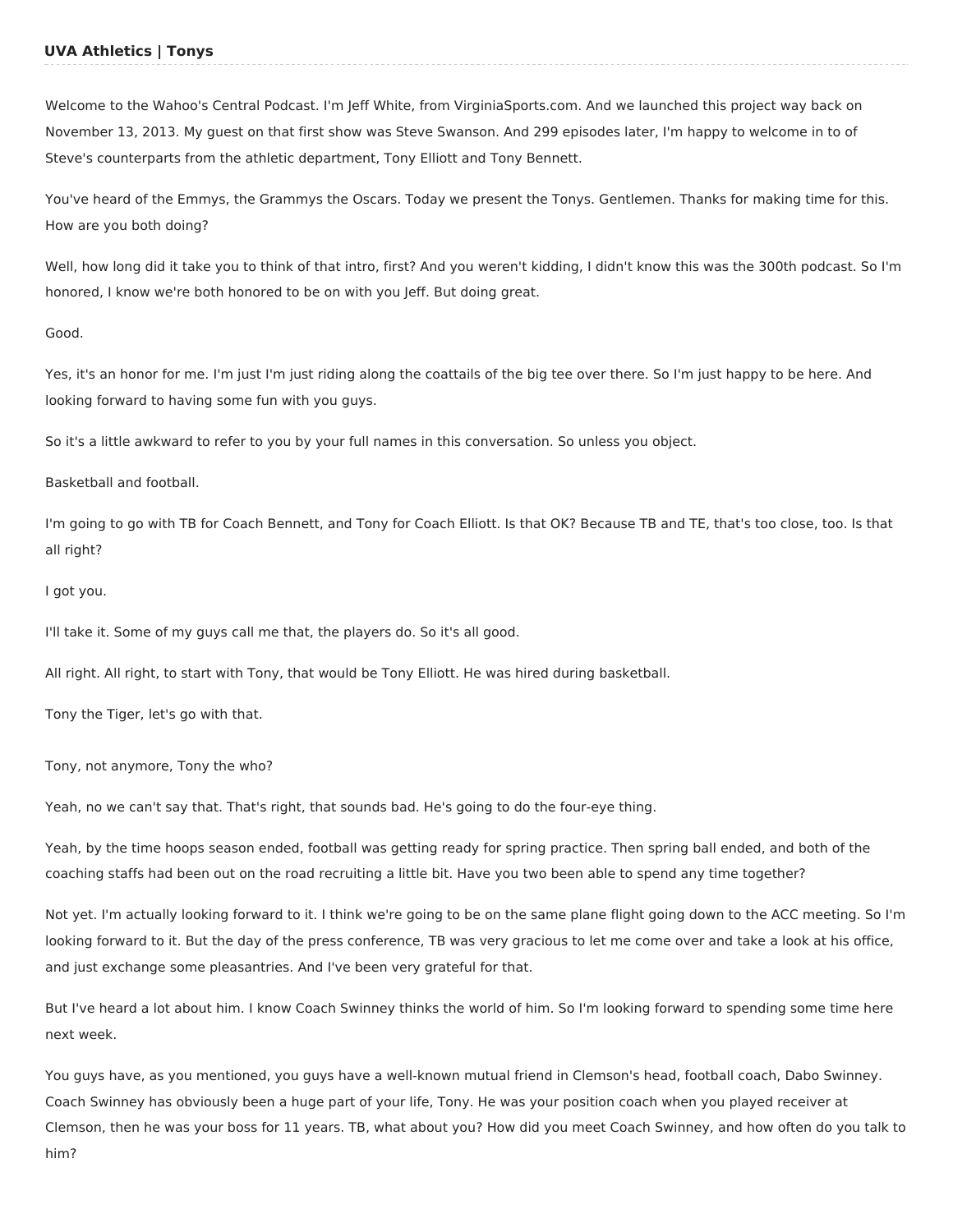Yeah, just what Tony just said, it was actually at the head coaches meetings, the ACC head coaches meetings, probably by the poolside. But just met him, and I think I just said, look, I admire who you are, your faith. Obviously the program you've built.

And we just talked a little bit. And then that was the extent of it. And just when sometimes we've played Clemson basketball, he would sometimes say hello, maybe two or three times. And then every year I'd see him at the Spring meetings.

And an occasional, he would call. You know a funny story, he called me, and I think it's maybe been documented. When I think we won, we got to the maybe-- we went to the Final Four, and he called me. And said I'm just calling to tell you, you're going to win the National Championship, it's done, it's spoken. I was kind of like, OK, you know.

And he told me after, he's like, those games are so close. I was thinking to myself a few times, why did I say that to him? And then I actually saw him when my father and I got to play Augusta, after the National Championship, he was there.

So just a few times. Obviously I don't know him well, but great respect. And actually the cool thing is, when Tony got the job here, he was like, you have no idea. And coach Purnell, the Clemson basketball coach, I was just with him a couple of weekends ago. And he's like, you got the real deal, and they were so excited for your opportunity. And so just that's kind of the exchanges I've had with that one.

Now one of my colleagues here, Eric Botner, told me a story the other day. Said you were playing at Littlejohn, and I think it coincided with one of their National Championship celebrations for football.

And you're trying to get back on the court after halftime to coach the team. And coach Swinney stops you and wants to chat. Is that true or did Bot get that wrong?

No, no, he did, it was great. And I don't know if he was running a little interference, so I couldn't get back on the court. But no, it was awesome to see him. And he's always been so gracious. And I've told you, Jeff, and Tony, you were part of it.

One of the greatest memories I have, and inspirations, is we were rolling up on the bus. And I think it was after either your first or second National Championship, probably your first. And we played that day, and they were going to honor the football team in the stadium. And then they probably brought you guys out at halftime.

But riding up to the bus, on the bus and seeing all the people filling in to honor and celebrate your National Championship. I can literally remember thinking, maybe one day this would be incredible.

I remember that feeling, like how amazing that would feel one day. And then when we won it, and the football team spoke to the fans, welcomed us back. I recited that story. Because it was, I said one day. And I remember saying that day is now. You know that's just, only a few people get to feel that unique feeling. So that's some cool memories with that.

Tony, I was checking our future schedules for football. And it looks like 2025 would be the earliest UVA could play Clemson, in a regular season game. Is that a match-up that you would rather not be part of, unless it's in the ACC Championship Game.

I'm just trying to get to my first game. I'm trying to figure this thing out. But nah, definitely that would be a cool moment. I'm not even sure where that game would be at. But it'd be a cool moment, if he's still standing on the sideline.

I'm pretty sure there'll be other staff members because of the continuity that always exists at Clemson, to be able to see some of those folks. But man, I'm hopeful that we get to see him at the end of the season in Charlotte. That's what we're looking for as a program.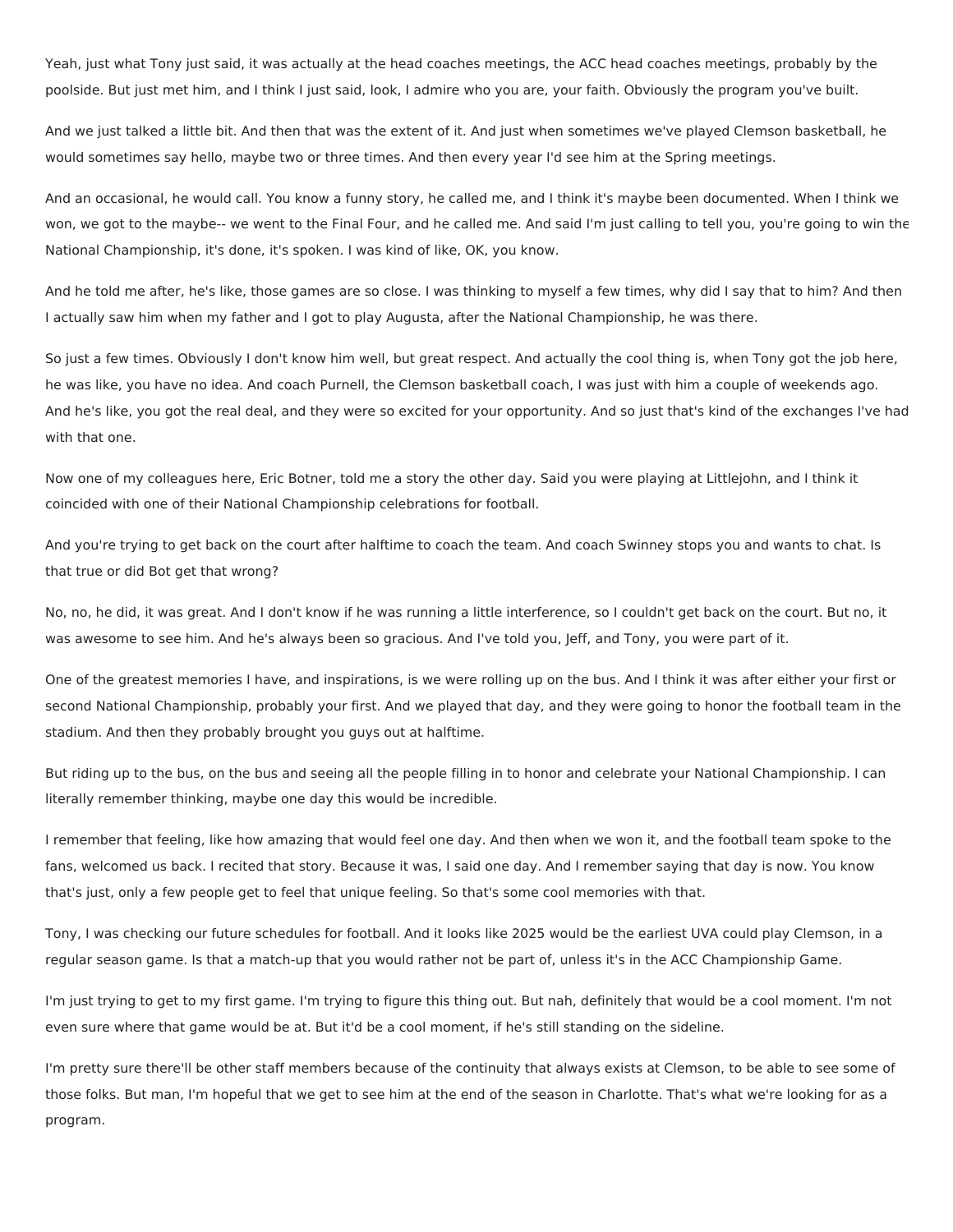And talking to the seniors and those guys, sitting down and articulating what their goals are. And they want to have a chance to represent in the ACC Championship. And obviously we've talked about it, that to be a champion, you've got to beat a champion.

And we know that for a while Clemson has been atop of the ACC. And I anticipate that they'll continue to be up there. And what a cool moment it would be to see them before 2025.

You were very patient as you waited to pursue a head coaching job. What, if anything, did coach Swinney tell you about UVA, given what he knew about it?

You know, UVA kind of came into the picture unexpectedly. Because I don't think anybody anticipated that coach Bronco was going to step down. And I know that he always spoke very, very highly of Bronco, and the job that he was doing at UVA.

The biggest advice that he gave me, is he would always tell me, he said look, I want you to be an old head coach. In order to be an old head coach, and you've got to be a successful young head coach. And so for me, it was all about finding the right fit.

And when we started to have the serious conversations as I was narrowing in on a decision. We just felt like it was a good fit, with my academic background, playing in the ACC, the recruiting ties that I have. That it was a really, really good fit.

The education, against his reverence for TB over there, and the relationship. So those were the things that we talked about. But the biggest piece of advice was, that always stuck with me, is I wanted to be an old head coach. And not just take any job, because I was eager to be a young head coach.

So I'm wondering how much background each of you has in the other sport? Tony, I know you're a big time baseball fan. And you played that game as a kid. Did you play hoops, too, growing up?

I did. So growing up a California kid, it was baseball and football, that was it. And then because of family situation, I had to move to South Carolina. And the African-American boys there were like, no, we don't play baseball, we play basketball.

So they said, hey buddy, if you want to fit in, you better learn how to shoot this round ball. And so, funny story, I was just playing pickup basketball at one of the local rec gyms one day. And the varsity basketball coach came in and saw me playing, and he asked me if I played.

And I was like, not organized, I just fiddle around. And he said, hey look, you're going to try out for the team. So I ended up playing basketball starting my 10th grade year, all the way through.

So, on the wall outside the men's basketball office at JPJ, is a quote from a legendary coach. It reads, the measure of who we are, is what we do with what we have. That quote is not from John Wooden or Dr. Naismith or Bobby Knight. It's from Vince Lombardi. Which means I guess you can take the boy out of Green Bay, but you can't take the Green Bay out of the boy, right?

You're right. I got my Brett Bard signed ball up there, too. So it's good.

What about you as a kid, did you play any football?

I did, yeah. Were you, by the way were you a Lakers fan, Tony? Or are you an NBA fan, at all? Lakers--

Yeah, I'm Jordan. I'm Chicago Bulls, Michael Jordan all the way through. Still obsessed with Jordan.

You see that poster right there?

I love it.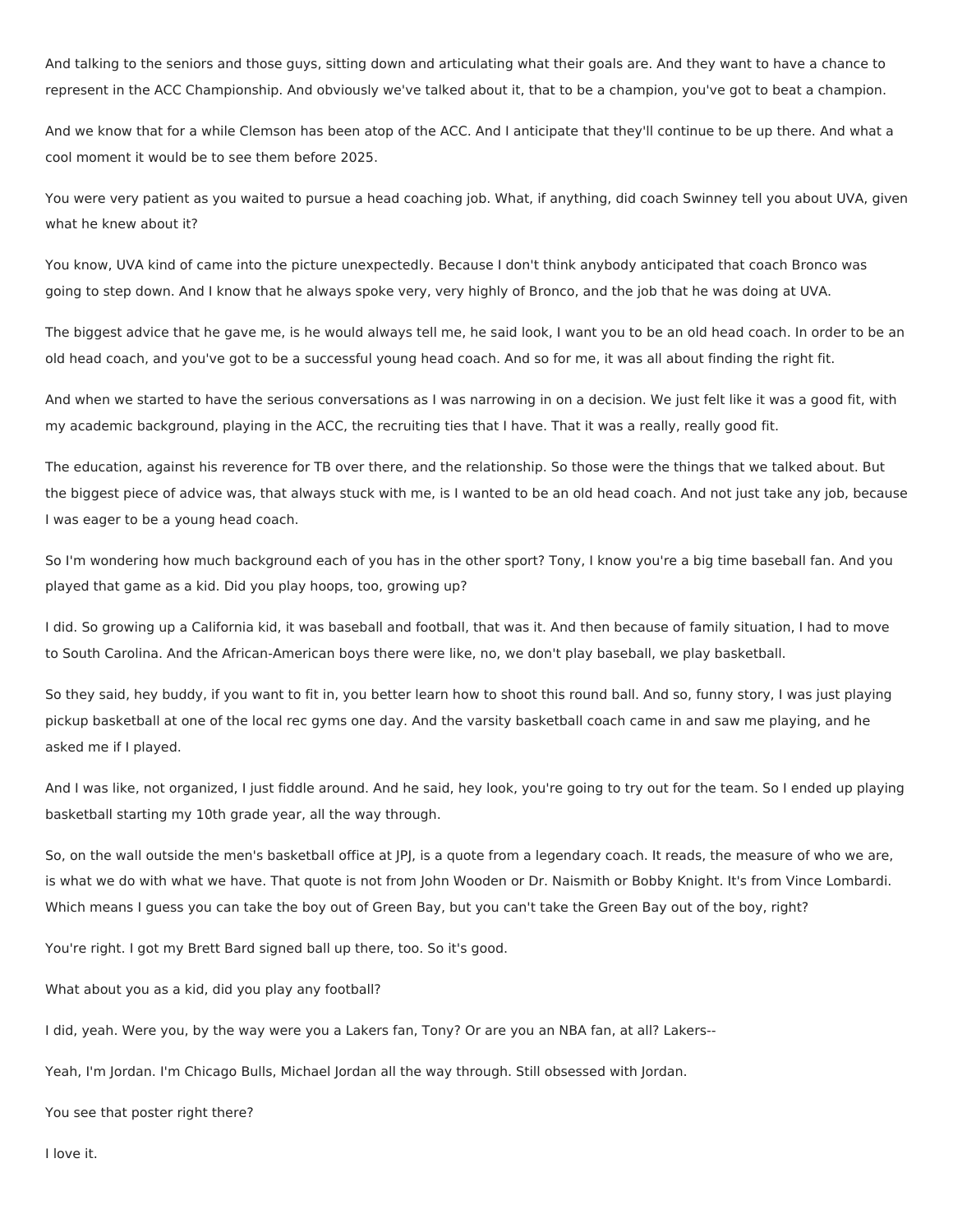There it is.

I shouldn't--

Put that on it.

You know him being a Carolina guy, I probably shouldn't have. But I'll tell you a funny story. Michael Jordan's brother was here, his son was a potential recruit. And Michael Jordan's brother sat on that couch. And I had that poster, and he just sat down, and I'm sitting there talking to him and his son.

And it was eerie because he looks like Michael. And so there he is, and Michael's right above him. And I'm just like, I couldn't believe the moment. It was surreal. Like here I am with his brother.

But no, my deal with football. Of course growing up in Green Bay, Wisconsin, you don't have a choice. Actually got to know Coach Holmgren a little bit, and Reggie White. Like it was unbelievable getting to know him. And I used to work out in the Packers Lambeau Field, the Packer facility, when I was training for college and the NBA.

But my experience with football, I played flag football, played seventh grade tackle football. As a lefty I was a pretty good quarterback. This is embarrassing to admit. And Tony is going to not respect me for this.

But one of the reasons I stopped playing football is I wanted to focus on basketball. But in seventh grade, the locker room smelled so bad because we left our pads and in our stuff in there. And I told my mom, I'm like, it's awful, like I'm not playing that sport. So then I stopped.

Not a real tough guy right there, to say that. So I'm sorry, Tony, I let you down. But I love the game.

Hey, that's real football. These are--

That's real.

They have no idea. Like all their stuff is air-dried and ventilated, new gloves every week. They have no idea what real football smells like.

Out back then, hockey and football, bad.

TB, you finished high school in Green Bay, then you played for your father at the University there. For those of us who have not been to Green Bay, can you describe like how big the Packers presence is in Wisconsin in general, but Green Bay in particular?

Yeah, shoot, our associate head coach, Coach Wilbur is a huge Pittsburgh Steeler fan. And I think there's just some of those cities, and then Green Bay being a smaller community. And it's unique because it's a community owned team in some ways.

But no, it's for real. Like you know when every Catholic priest is ending the mass early. Because you know you go to 11 o'clock, and 11:45 you're out, so you can get to kickoff. It's a big deal.

But you can tell the mood of the city, the state, by how the Packers do. And you know, obviously starting from Lombardi, Bart Starr and all the way through it. It's very significant, and still is, I think one of the more powerful franchises, in terms of their following and all that.

I don't know if you're aware of it, but there's a Green Bay connection on the football staff, too. Tony's defensive coordinator, John Rochinski, grew up there and attended Notre Dame Academy. You went to Preble high. Was Notre Dame one of your rivals?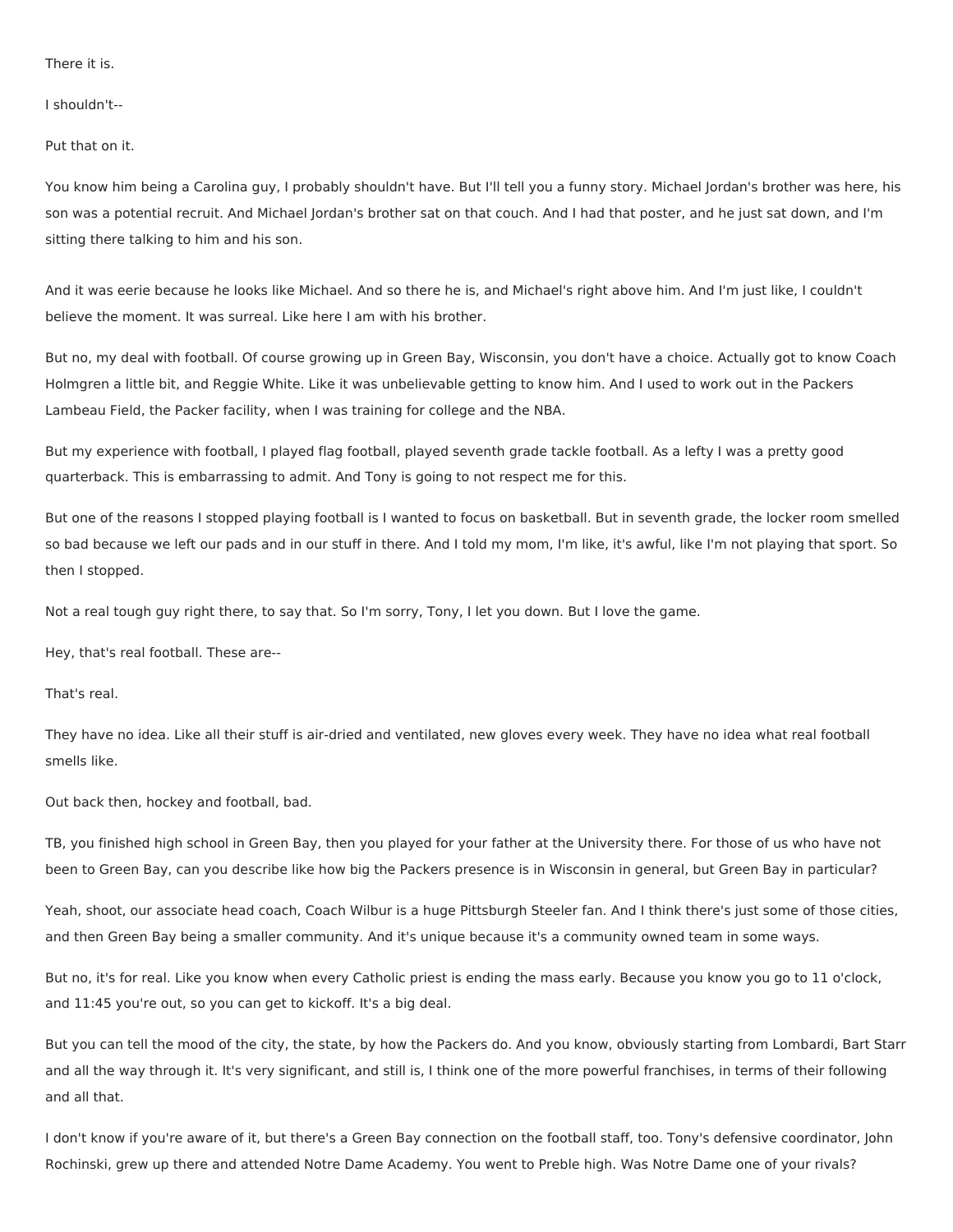Yeah, well actually when I was there, it was Promontory. It was an all boys school. And then I think after, he must be younger. They had the girls and the boys go together. So I think it was Notre Dame. I don't know how old he is.

He's around my age.

You guys are all younger. Like I'm way past it, so I'll be 53 soon, geez. But that's great, I didn't know that. I look forward to meeting him. And his last S-K-I? Is that his last three letters of his name?

# Yep.

Yep, good Polish guy, that's the Wisconsin Green Bay guy, so now that's great.

We're going to take a quick break, and then it'll be time for some more TNT.

# [LAUGHING]

That one came from-- you--

Are you Ernie? You're Ernie.

I'm Ernie, who's Chuck? Who's?

Yeah, yeah, no, no, I don't, yeah, I don't know, those are--

## All right.

We're Kenny and Shaq. I don't want to be Charles Barkley.

All right, I'm back with Tony Elliott and Tony Bennett. How much do you two study coaches from other sports? I mean, can that be a source of fresh ideas for you? Or do you just look at basketball coaches, TB? And football coaches, Tony?

You know, I think you watch anybody who's excellent at what they do, at any different level. Whether it's the WNBA, women's basketball or other sports. Or a great musician, a great actor, and I just think there's someone who loves what they do, and are excellent at it, there's lessons.

It's universal that you take from it. So I certainly, baseball managers, football coaches. You study at different levels. There's always something there to glean. And again, you've got to be true to yourself. But yeah, no I don't know if I study that much. But there's little things I take from all different sports and different walks or different professions.

# What about you, Tony?

I plan to. And a lot of the studying was part of the culture at Clemson. Because we would always take a look at anybody else who was successful, to see, could we supplement. But I think every one of us, as a coach, has been influenced by John Wooden.

You talk about the basics. And even myself, that really have no concept of what he was able to do. Understand that he started by teaching everybody how to put their socks and shoes on. So there's always something that you can learn.

And I try to learn from any and everybody. I think every person that comes into your life has an opportunity to impact it, and you can gain something from that relationship. So going forward, I know I will.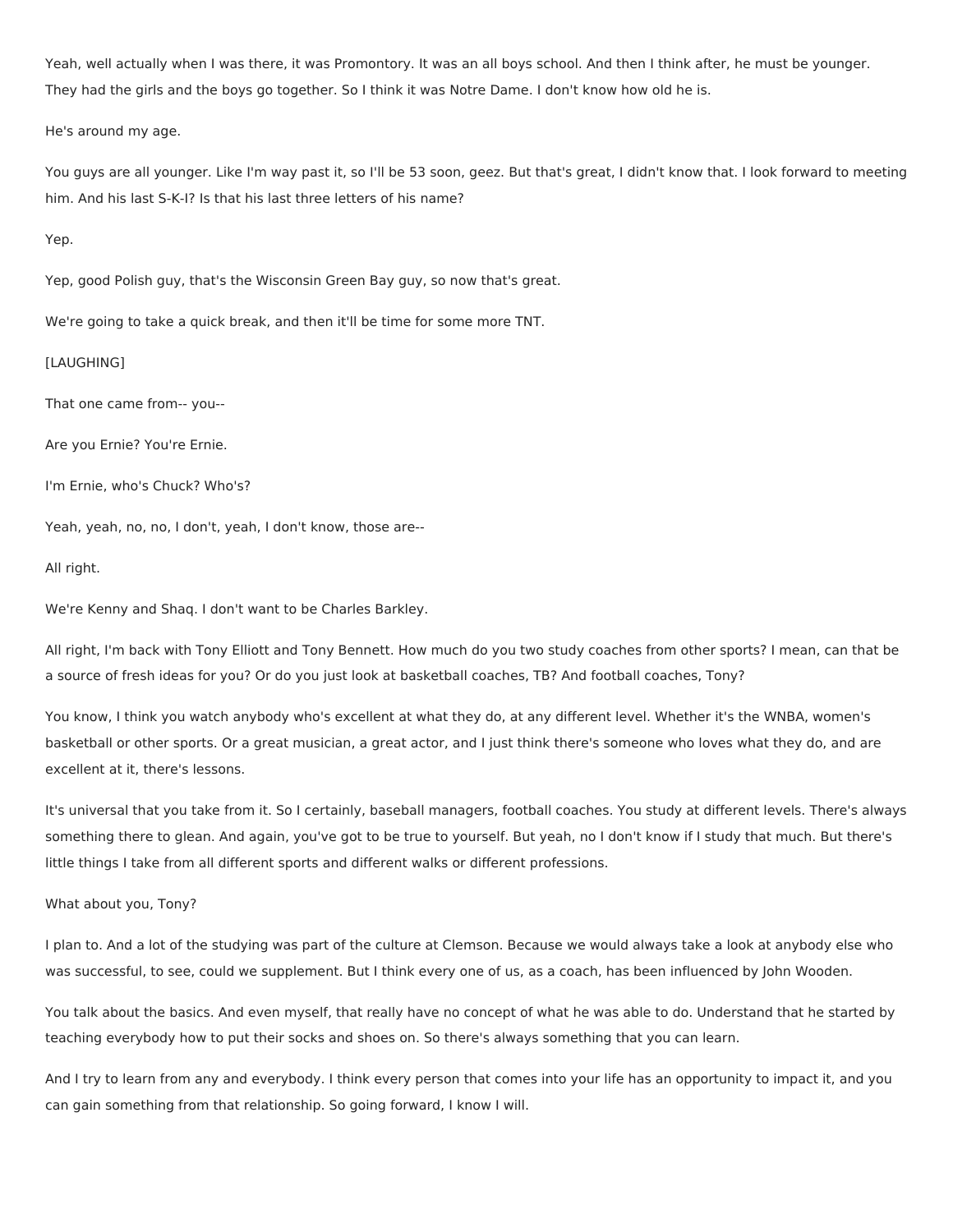Been reading the legacy book about the New Zealand, All Blacks, just trying to pick up whatever tidbits to help me become the best I could be, to help these young student athletes.

I lived in New Zealand for three years.

### OK.

And it was fascinating. After I got them playing in the NBA, and just being in that culture, of being around the All Blacks. And then like a couple of-- we had a young man come and help us, we've had some New Zealand players. So it's fascinating.

I haven't read that book. Our strength coach has, but I've heard "Sweep in the Shed." There's some--

"Sweep in the Shed."

--Really, really significant.

I hadn't finished it yet, but it's a pretty good book.

## It's good.

For Tony, this will be your first season as a college head coach. TB, you were in this position back in 2006 at Washington State. I'm sure your father and others, prepped you as well as they could for that moment. But are there certain things you have to experience for yourself as a head coach, before you can really understand them?

Sure, I mean, I think you're always well prepared in being in the situations you have. But it's just new. I think one thing that is different, is I was at Washington State where my father was the head coach, for three years before me. And then I took over for him, so the continuity was there.

And I remember coming from Washington State to Virginia. And one of the reasons why you said you were patient, is this was I admired Stanford. So the world of academics and athletics was huge.

But then when I came, and it was kind of starting somewhere brand new, that was different. And you learn through failure, you learn through success. You just trust you're true to yourself, but you just keep growing. I'm still screwing up often and learning from my mistakes.

But it is different. In basketball they always say, just you move 12 inches and it's amazing the difference. Like from the assistant coaches chair to the head coaches, as assistants or associated coaches in basketball. And I think you're more prepared than I ever would be, for a certain reason.

But you know, you make a lot of suggestions as an assistant coach. And you make decisions as a head coach. But because, Tony, you were like the offensive coordinator. And football, I think is more geared for you to step into a head coaching role, more ready than I ever would have been as a basketball coach.

I think that's going to be a tremendous advantage. And there are some things here probably, that you don't have at Clemson, and that are going to be challenges. But there's no one, again, more prepared in certain ways. But I think that's-- I hope that's an advantage for you, and you don't have to screw up as much as I did.

Yeah, Tony, what, I mean, I'm sure coach Swinney has given you a lot of advice over the years. Is there anything in particular, as you step into this next chapter in your career, that he talked to you about or advised you on?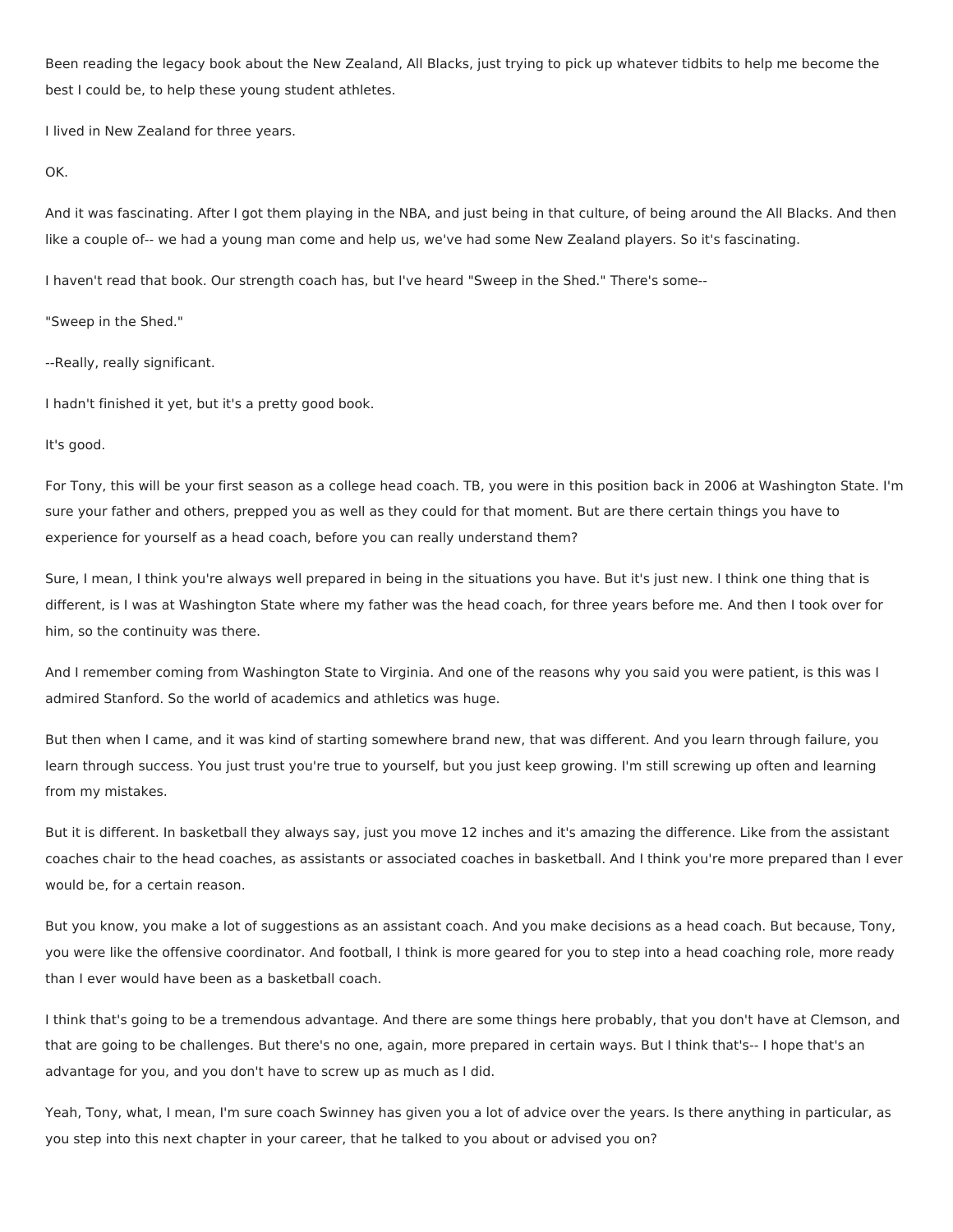It all starts with the people. Just making sure that you surround yourself with really, really good people, smart people. Not people that are all the same as you, that are going to have a difference of opinion at times. But they're loyal people. So that when a decision is made, everybody's on the same page.

And I agree with you, TB, on the comment. I think transitioning from an assistant to becoming a coordinator, you get indoctrinated with the management of adults. And that's probably one of the hardest parts of our job.

It's not the management of the student athletes, it's the management of the staff, and the adults. And the amount of demands on your time. So you get a little bit of that at the coordinator position, so it's not a complete shock when you transition to the head coaching seat.

But I've said this before, and just like you, Coach Bennett, I'm going to make a lot of mistakes. I own that already. But I'm going to learn from the mistakes and do the best that I can.

And I feel confident in the people that I have around me, to help lift me up when I fall short. And we're going to do this thing as a team. And I'm just excited to see us be able to build something, even though we might not have what we had at Clemson. But we got to we got a blank sheet, and we got the pens and pencils and the erasers to be able to go build something unique.

Ready or not, we are in the age of NIL. And the landscape of college sports seems to be changing every day. Both of you said you want to have developmental programs, where first years come in and they grow and they improve as they get older.

I know you're going to fill holes with transfers as needed, but you don't really want to rely on them. In a time when so many coaches seem content to load up on transfers every year. What are you guys like about the path you're choosing to take? And we'll start with you, Tony.

It's because you're allowed to, or you're making a decision to be relational, not transactional. I think the landscape outside of college football has changed. But at the end of the day, the same things that it took to be successful 15 years ago, is the same thing that's going to take to be successful as a student athlete.

So you add the third component of the NIL. But you haven't taken anything off the plate of the student athlete. They're still a full time student, they're still a full time athlete. And the biggest thing is to figure out how to take an 18-year-old, right? And teach them how to compartmentalize and manage all of that.

And then take time for their personal growth. So that when their three to five years is done, that they're ready for life beyond football. And I think the things that are coming into play right now, give them somewhat of an opportunity to get a head start in the future.

But realistically, it's the lessons that they learn, the education that they receive along the way, that's ultimately going to determine their success 40 years from now.

So for me, I want it to be relational. I don't want it to be transactional. I want to sleep good at night, knowing that I'm helping young people develop holistically, care about as the whole person.

And I'm not just trying to have a good team, that I'm trying to build a good program. Which I believe will manifest good teams over time.

TB, what are your thoughts on that?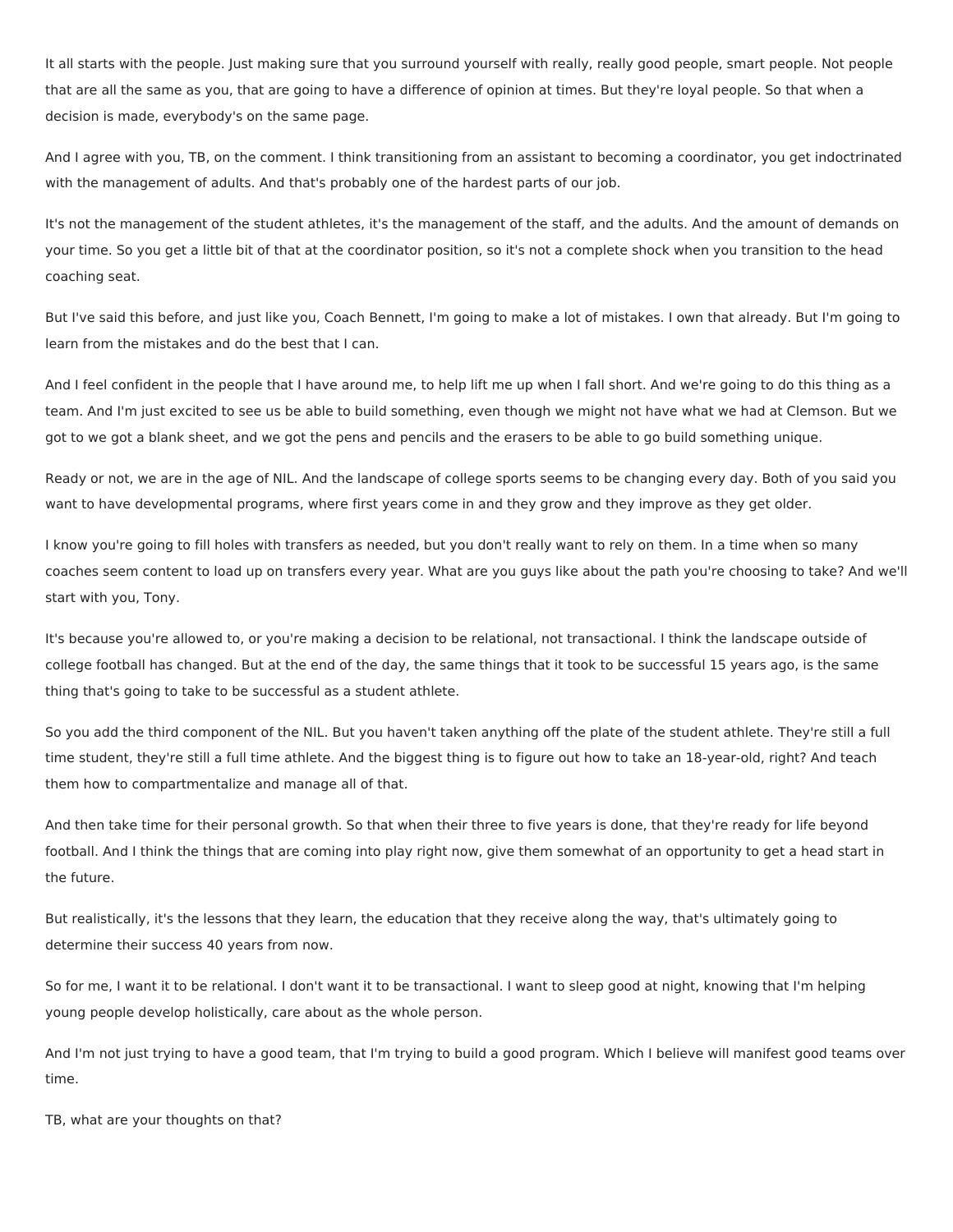Yeah, and I think one other, we talked about NIL and the other caveat, is this the one time transfer exception. You know that provides a unique challenge to keeping continuity, and getting guys older.

And you know, Tony and I face some challenges. You know, building a program here, there are many great things. But there are some things that are harder at the University of Virginia, than most other institutions.

And it's a good thing, because there's such great-- in some ways it's a good thing. There's such a high quality, high standard academics, but we can't get as many transfers in. You can get some first year transfers in, and grad transfers. But when you get into that second and third year, because of the credits that are accepted here, it's a challenge.

And that, in some ways puts us at a disadvantage in a lot of ways, than other schools in our league. And that's hard. So it does put a premium on trying to either build through growing them at young guys, and filling in the pieces. So that's a real challenge.

But it was very well said by Tony, because some things are constants. You know, if it's about the people, and I think you find the right people. You won't get it perfect, some guys will leave. But if the core can stay together, you pour in them and you grow together. And you have guys that you can go through that adversity with, eventually it will bode well. But it does present real challenges.

And in football, the number game, there are certain things that again, you're the right guy for this job, but there are real challenges. And people should be alert to that, and understand that this is different. There's so many good things, but there has to be a realistic expectation with that.

You've both been part of National Championship teams. UVA of course, won the NCAA basketball title 2019. Clemson won National Football titles in 2016 and 2018. Obviously all three of those teams had a number of future pros playing for them. But there are plenty of talented teams that never win championships.

When you look back on those seasons, how important were the intangible elements, like work ethic and selflessness and unity, to the success of those teams? Coach Bennett start.

OK. Yeah, you have to have obviously enough talent, and the players are going to make plays and do special things. But I don't think because of us being the only team in the history up to that point, to drop a 116 game.

If you didn't have those things you just mentioned, Jeff, there's no way you would have been able to come back better, stronger, and use that and still survive that. And then apply it and then go win a championship.

And you know, obviously a lot of it I think, we were blessed in ways beyond, and it was an unbelievable story. But that stuff has to be there. When you're building a program and you're just getting started, to take the first steps.

Or when you're trying to take those last steps to do it all. It's all the same, that stuff has to be in place. So no question, you can't, there's no substitute for that stuff. And all that matters immensely.

Tony, for the two Clemson teams? Did they have a galvanizing loss like that UMBC game, or some kind of other adversity that brought everyone together? Or I mean, were they just really good teams, that bought into what the coaches were teaching them?

I think it's a combination. The first one, I can remember playing Alabama in 15, and we lost in Arizona in the National championship. And I think that part of it was we felt like we belonged. We had hope that we would win.

But after that game and we came up short, we knew that we belonged. And those guys, they took that feeling in the locker room and they galvanized it. And they set their minds on a mission.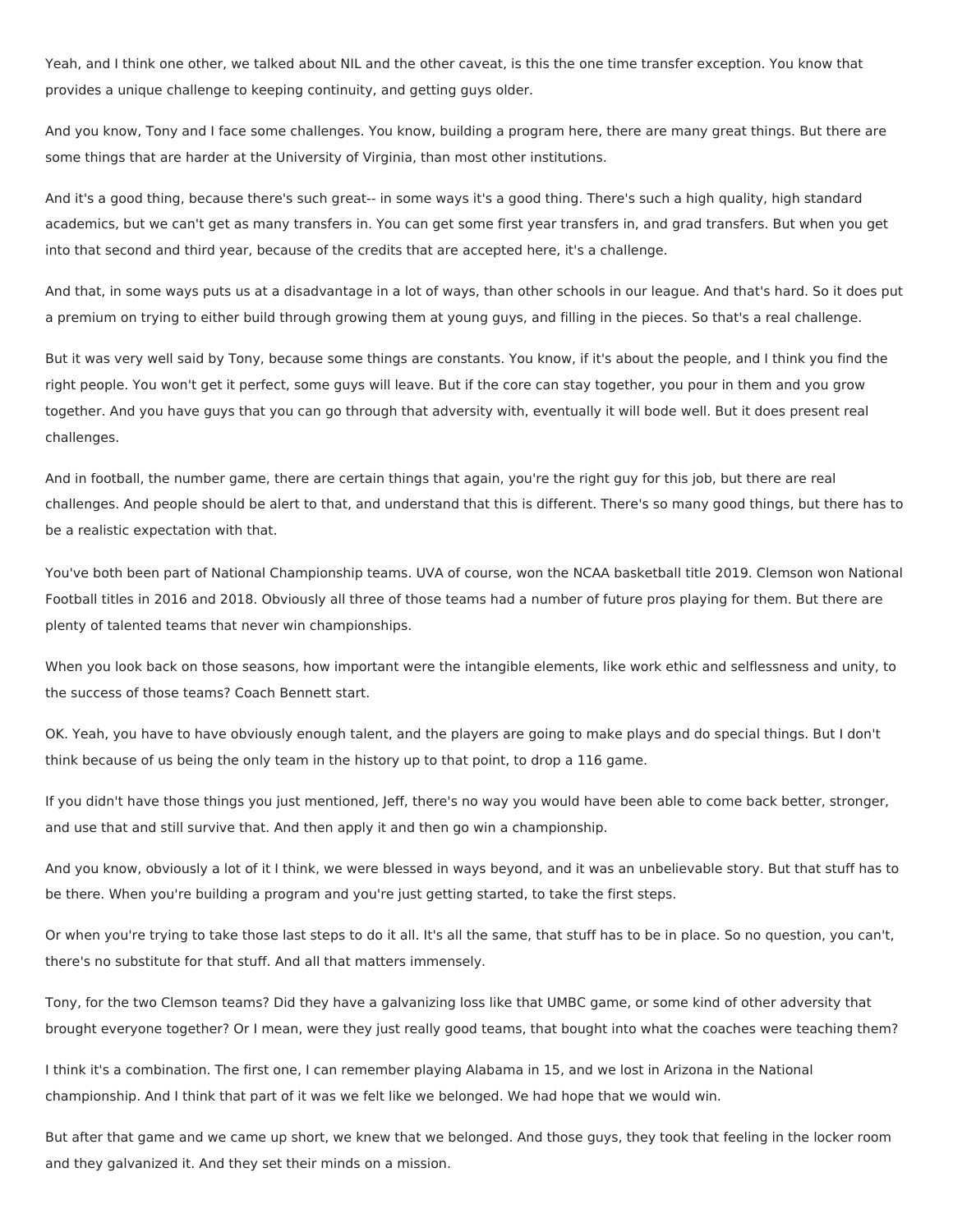And then they believe that there had to be a standard of performance in order to get another opportunity, knowing that it's not guaranteed that we were going to go back to the Championship in 2016.

But in order for us to have a chance, there was a standard of performance. And within that standard of performance or to accomplish that standard of performance, all the things that you talked about, sacrifice, chemistry, continuity, accountability, toughness. Just all those things that it takes to win the game, and win consistently.

And then I think about 2018, we lost pretty bad to Alabama in the 2017 Sugar Bowl. And that kind of sparked a fire in some of our older guys to forgo the NFL, and to come back.

And so that's when for the power rangers came back up front, and so you had that leadership. And so those were four year guys, that had been developed, that they knew and they understood what the standard of performance was. And so every day when they came to practice, they demanded that their teammates perform to the standard, because they did it.

And so those were probably the two losses. But a lot of it was just the caliber and quality and character of the young men. And their unselfishness and their commitment to doing what's necessary, to give themselves a chance to win at the highest level.

You guys have been extremely generous with your time. And I'll let you go on a minute. But before I do though, I want to put in a plug for the master plan. TB, you know firsthand, I think the impact that a facility like JPJ can have with its weight room, and its locker rooms, and the practice gyms.

You're not playing or practicing in a place like U-Haul, and that's a good thing. The reality is, facilities are part of the decision making process for a lot of recruits. How much is having JPJ-- how big an asset has JPJ been, as you have built this program into what it is today?

First we got to start by getting better WiFi where you are, Jeff, because you keep freezing up. So that's the first part of the master plan if you're in there.

But no, you can't. When I remember that's when I was interviewing here and they brought me here, and I saw the arena and the facilities. And I said, phew, this is amazing.

Now that's not the only reason why you're going to be successful, but it really is significant. And the ability to do that and how we've been fortunate enough to have people, the fundraising and getting it, it's huge. It's huge for-- and Tony can speak to this for recruiting and for the experience.

And I think it matters. I think you did that at Clemson, obviously as you guys had success what you did. So that's really important. And I think when you compare probably, where football is in relation to the other teams in the league, it's at a disadvantage.

So you know it doesn't have to be better than every team, or maybe exactly the same. But it's got to move up. And then as success comes, then the more opportunities will happen. So I think that has to happen.

And I believe people are-- I hope people are on board, because it's provided us some really great opportunities. And again, advantages to draw the right kind of people, as Tony said, into our program.

Tony, the new Football Operations Center is scheduled to be ready for the 2024 season. That will be a banner day for the program. What will just having ground broken, so that when you bring people by, they can actually see the building start to rise from the ground. What will that mean in the next two years, do you think?